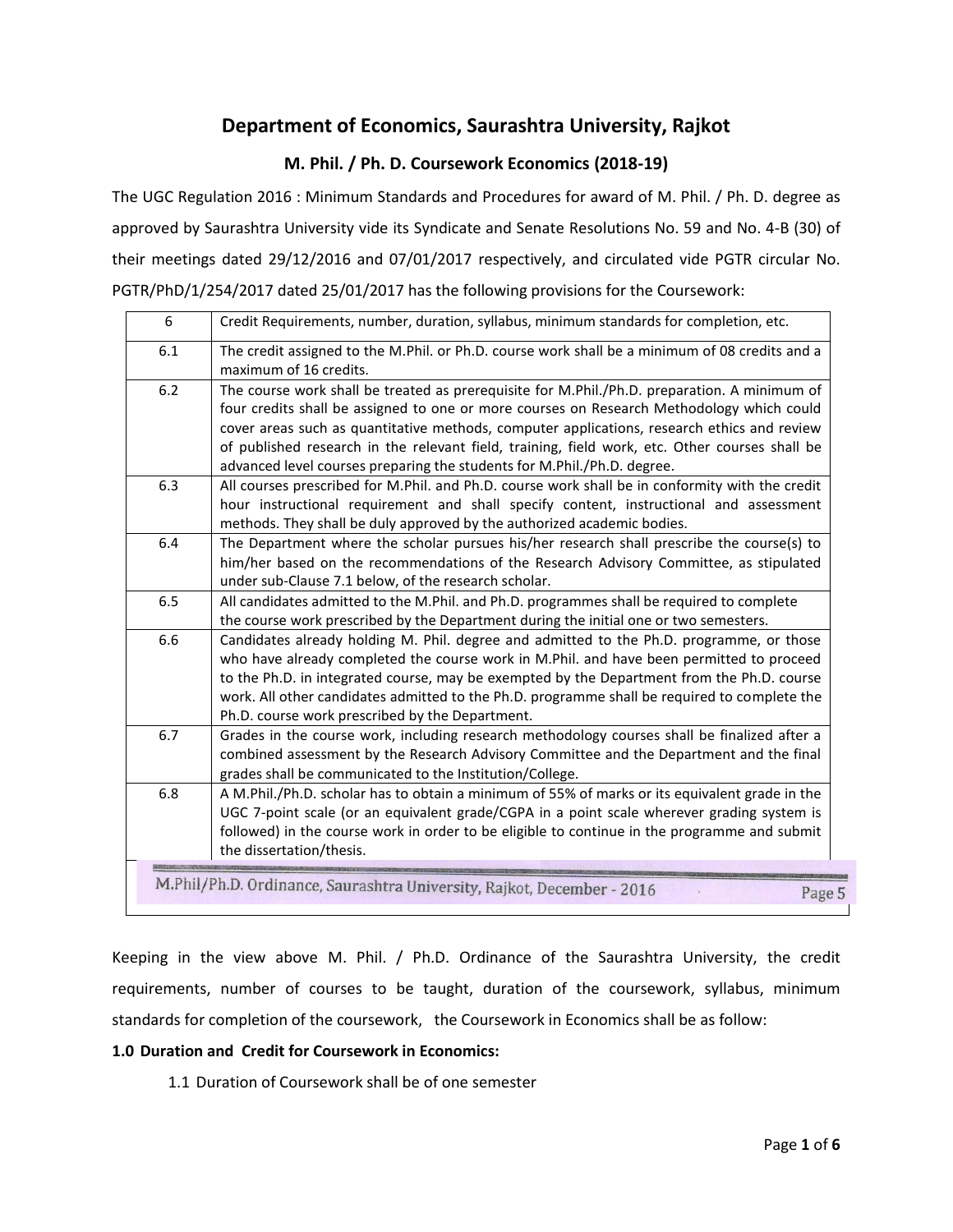- 1.2 It is effective from academic year 2018-19
- 1.3 The Coursework shall be of 8 credits total. It shall consist of two papers each of 4 credits and having 100 marks each.

| Course | Title                                                | Credit | Marks |
|--------|------------------------------------------------------|--------|-------|
| Code   |                                                      |        |       |
| $C-1$  | <b>Research Methodology</b>                          |        | 100   |
| $C-2$  | Post Reform Indian Economic Policies and Performance | 4      | 100   |

### **2.0 Credit hours requirement, Instructional and assessment methods:**

- 2.1 Teaching work per credit is of 4 hrs per week with one semester having 15 teaching weeks, thus a 4 credit-course shall involve in aggregate 60 hrs of teaching (including lectures, seminars and presentations) per semester.
- 2.2 Minimum of 75% attendance is required in the coursework.
- 2.3 Assessment method:

| Paper Code                                                                       |                   | Mode of Assessment                                                                 | Marks | Time   |
|----------------------------------------------------------------------------------|-------------------|------------------------------------------------------------------------------------|-------|--------|
|                                                                                  | i.                | Semester end examination                                                           | 50    | 90 min |
| $C-1$                                                                            | ii.               | Review of Literature                                                               | 20    |        |
|                                                                                  | iii               | Assignment                                                                         | 15    |        |
|                                                                                  | iv                | Presentation                                                                       | 15    |        |
|                                                                                  | Ť                 | Semester end examination                                                           | 50    | 90 min |
| $C-2$                                                                            | ii.               | Term Paper on Indian Economy                                                       | 20    |        |
|                                                                                  | iii               | Seminar on Indian Economy                                                          | 15    |        |
|                                                                                  | iv                | Presentation                                                                       | 15    |        |
|                                                                                  |                   | Note: (i) Semester end examination shall be of MCQ type                            |       |        |
| (ii) Review of literature must contain minimum 12 to 15 references pertaining to |                   |                                                                                    |       |        |
| candidate's M. Phil. / Ph.D. research work.                                      |                   |                                                                                    |       |        |
| (iii) Term paper on Indian Economy be written by consulting 10 to 15 reading     |                   |                                                                                    |       |        |
| resources and be topical within syllabus of C-2                                  |                   |                                                                                    |       |        |
|                                                                                  |                   | (iv) Topics for Assignments and Presentations shall be from respective papers i.e. |       |        |
|                                                                                  | $C-1$ and $C-2$ . |                                                                                    |       |        |

**3.0 Minimum standards for completion of the coursework: M. Phil. / Ph.D. scholar has to obtain minimum 55%** marks for successful passing of coursework and being eligible to continue in the **M. Phil. / Ph.D** programme to submit the **M. Phil. / Ph.D.** dissertation/ thesis.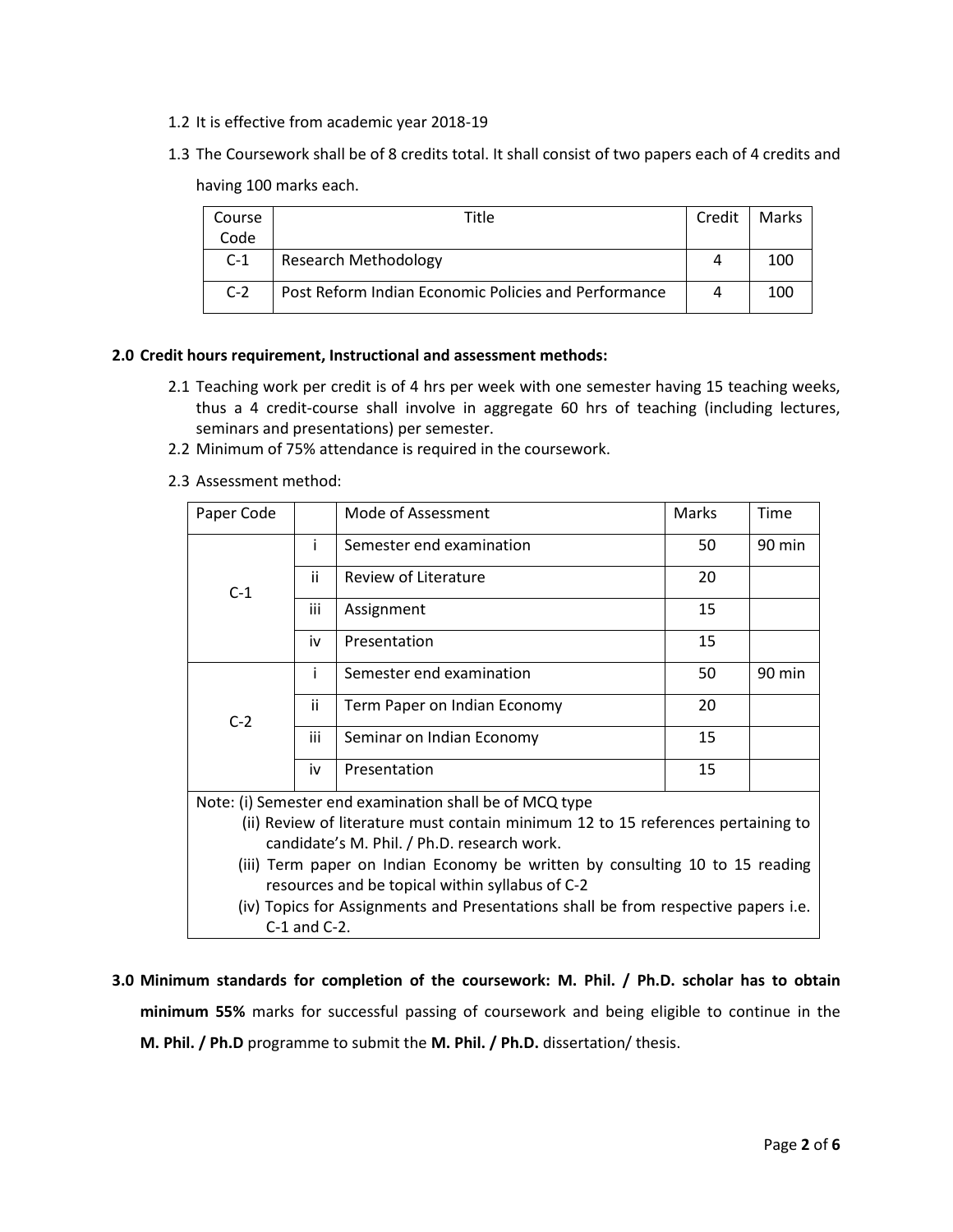# **4.0 Syllabus:**

| C_1 - Research Methodology |                                                                                                                                                                     |  |
|----------------------------|---------------------------------------------------------------------------------------------------------------------------------------------------------------------|--|
| Sr                         | Contents                                                                                                                                                            |  |
| $\mathbf{1}$               | Definition of research - Objective of research - Scientific research - Social science                                                                               |  |
|                            | research - Ethics in research, Plagiarism, Types of research: Classification of                                                                                     |  |
|                            | Research- Pure and Applied Research - Exploring or Formulative Research -                                                                                           |  |
|                            | Descriptive Research - Diagnostic Research/Study - Evaluation Research/Studies -                                                                                    |  |
|                            | Action Research - Experimental Research - Analytical Study of Statistical Method -                                                                                  |  |
|                            | Historical Research - Surveys - Case Study - Field Studies. Research Plan: criteria for                                                                             |  |
|                            | good research, broad aspects of research in social sciences: ideal research plan and                                                                                |  |
|                            | its different stages. Selection of a Problem for Research - Formulation of the                                                                                      |  |
|                            | Selected Problems - Hypothesis Formation - Measurement - Research Plan,                                                                                             |  |
| 2                          | <b>Quantitative Methods:</b> Selection of variables, Measures of central tendency                                                                                   |  |
|                            | and dispersions of Variables, Methods of Data Collection : Meaning and                                                                                              |  |
|                            | Importance of Data - Sources of Data - Use of Secondary Data - Methods of                                                                                           |  |
|                            | Collecting Primary Data; Processing of Data: Editing - Classification and Coding -                                                                                  |  |
|                            | Tabulation - Graphical Representation Sampling : Sampling Techniques or Methods<br>- Choice of Sampling Techniques - Sample Size - Sampling and Non-Sampling Errors |  |
|                            | Correlation Analysis, Regression Analysis, ANOVA, Statistical Testing of                                                                                            |  |
|                            | Hypothesis                                                                                                                                                          |  |
| 3                          | Computer Application in Research : Introduction to MS Excel, Using Formulas and                                                                                     |  |
|                            | Functions, Regression analysis with Excell, Features for Statistical Data Analysis,                                                                                 |  |
|                            | Generating Charts/Graphs, Introduction to MS Word, Features and Functions,                                                                                          |  |
|                            | Writing Report in MS Word, Creating Presentation in MS Power Point, Introduction                                                                                    |  |
| 4                          | to Internet Based Search, Use of Advanced Research Techniques<br>Formulation of Questionnaire: Type of data and selecting method of data                            |  |
|                            | collection, Construction of Questionnaire, Pilot study                                                                                                              |  |
|                            | Field-work: The Nature of Field Work - Selection and Training of Investigators - -                                                                                  |  |
|                            | Field Operation - Field Administration                                                                                                                              |  |
|                            | Review of published research: Need for Reviewing Literature - What to Review                                                                                        |  |
|                            | and for What Purpose - Literature Search - Procedure - Sources of Literature                                                                                        |  |
|                            | Report Writing: Types of Reports - Planning of Report Writing - Research Report                                                                                     |  |
|                            | Format - Principles of Writing - Documentation - Presentation of Data and Data                                                                                      |  |
|                            | Analysis in Thesis - Writing of Report - Typing of Report - Briefing - Preparation of                                                                               |  |
|                            | Manuscript for Publication of Research Paper - Pictures and Graphs, Citation styles,                                                                                |  |
|                            | Writing a of Research Paper, Bibliography, Writing Synopsis & Thesis. Saurshtra                                                                                     |  |
|                            | University format of writing thesis                                                                                                                                 |  |
|                            | <b>References:</b>                                                                                                                                                  |  |
|                            | 1. Research Methodology: a step-by-step guide for beginners, Ranjit Kumar,<br>3 <sup>rd</sup> ed. Sage, New Delhi, 2011; ISBN 978-1-84920-301-2 (pbk)               |  |
|                            | Research Methodology: Methods and Techniques, C. R. Kothari; ISBN (13)<br>2.                                                                                        |  |
|                            | : 978-81-224-2488-1; NEW AGE INTERNATIONAL (P) LIMITED, PUBLISHERS;<br>2004                                                                                         |  |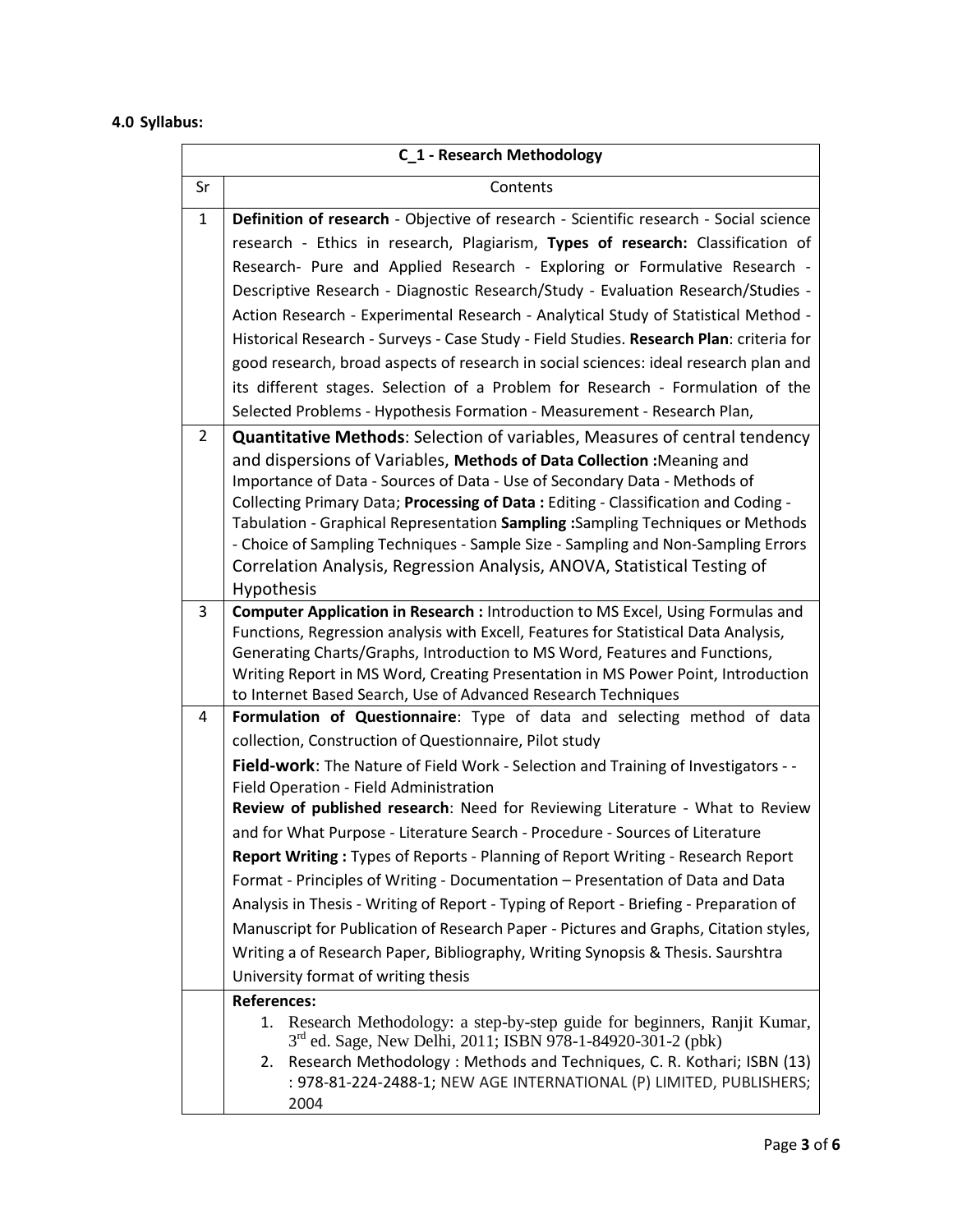|  | 3. Uchat D.A., (2012), Research Methodology in Education and Social                    |
|--|----------------------------------------------------------------------------------------|
|  | Sciences, Sahitya Mudralaya Pvt. Ltd., Ahmedabad. (Gujarati)                           |
|  | 4. Uchat D.A., (2017) Meta - Analysis: A Step Ahead From Researches,                   |
|  | Sahitya Mudralaya Pvt. Ltd., Ahmedabad. (Gujarati)                                     |
|  | 5. Shukla G.B.and Nayak R.K., (2015-16), Research Methodology,                         |
|  | Popular Prakashan, Surat. (Gujarati)                                                   |
|  | 6. Morrison, Donald F. (1990). Multivariate Statistical Methods,                       |
|  | McGraw-Hill, New York.                                                                 |
|  | 7. Cochran, W.G. (1974). Sampling Techniques. New Delhi:<br>Wiley                      |
|  | Eastern Private Ltd.                                                                   |
|  | 8. Hair J. F., Black W. C. et al (2013) 7 <sup>th</sup> ed. Multi Variate Data         |
|  | Analysis: A Global Perspective, Pearson Education Inc. New Delhi.                      |
|  | 9. ત્રિવેદી,એમ.ડી.,શાહ,ટી.એ.,શાહ,એચ.વી.,શી,કેસંશોધન.(1970).જે. ઉપકરણો, સૌરાષ્ટ્ર       |
|  | યુનિવર્સીટી રાજકોટ                                                                     |
|  | 10. દેસાઇ,એચ .(1991).જી.સંશોધન પરિણામો  હરિભાઇ.ડો.સ્વ : રાજકોટ .જી  દેસાઇ મેમોરિયલ.    |
|  | એજયુકેશન ટ્રસ્ટ.                                                                       |
|  | 11. દેસાઇ,એચ અને દેસાઇ.જીકે          સંશોધન પદ્ધતિઓ અને   .(1997)જી.પ્રવિધિઓ   છઠ્ઠી). |
|  |                                                                                        |
|  | (આવૃત્તિ,અમદાવાદયુનિવર્સિટિ ગ્રંથનિર્માણ બોર્ડ :,ગુજરાત રાજ્ય.                         |
|  |                                                                                        |

|                | C_2 - Post Reform Indian Economic Policies and Performance                                                                                                                                                                                                                                                                                                                                                                                                                                                                                                              |
|----------------|-------------------------------------------------------------------------------------------------------------------------------------------------------------------------------------------------------------------------------------------------------------------------------------------------------------------------------------------------------------------------------------------------------------------------------------------------------------------------------------------------------------------------------------------------------------------------|
| Sr             | Contents                                                                                                                                                                                                                                                                                                                                                                                                                                                                                                                                                                |
| $\mathbf{1}$   | Pre-reform performance of Indian Economy-GDP growth, trade, income inequality,<br>poverty employment etc; Important Reasons for reforms; Global economic<br>environment prior to 1991; Nature Major Steps in the 1991 Reforms ;<br>Globalization, Liberalization and Privatization- meaning, scope and economic<br>benefits; Views of different economists on reforms                                                                                                                                                                                                   |
| $\overline{2}$ | Trade and Industrial Policy reforms: Critical evaluation of pre-reform trade and<br>industrial policies; direction of change and its rationale; New trade policies-scope,<br>objectives, instruments and outcome; Nature of changes in the industrial policy;<br>Objectives of new industrial policies, industrial licensing, private $v/s$ public<br>enterprises, Foreign Investment policy, Competition Commission of India,<br>disinvestment policy, regional balance/imbalance of industries                                                                        |
| 3              | Monetary Financial and Fiscal Reforms: Monetary policy of RBI-objectives,<br>instruments and impact, Banking sector reforms, emergence of private banks,<br>problem of NPAs and policy reforms, objectives and nature of monetary/finance<br>reforms, changes in the monetary policy framework, impact on inflation,<br>investments and interest rates; Agenda for Fiscal Reforms, its Objectives, Post<br>1991 Direct and Indirect Tax Reforms, GST, Expenditure policy reforms, deficit<br>Finance reforms, Budgetary reforms; RBI and fiscal and monetary management |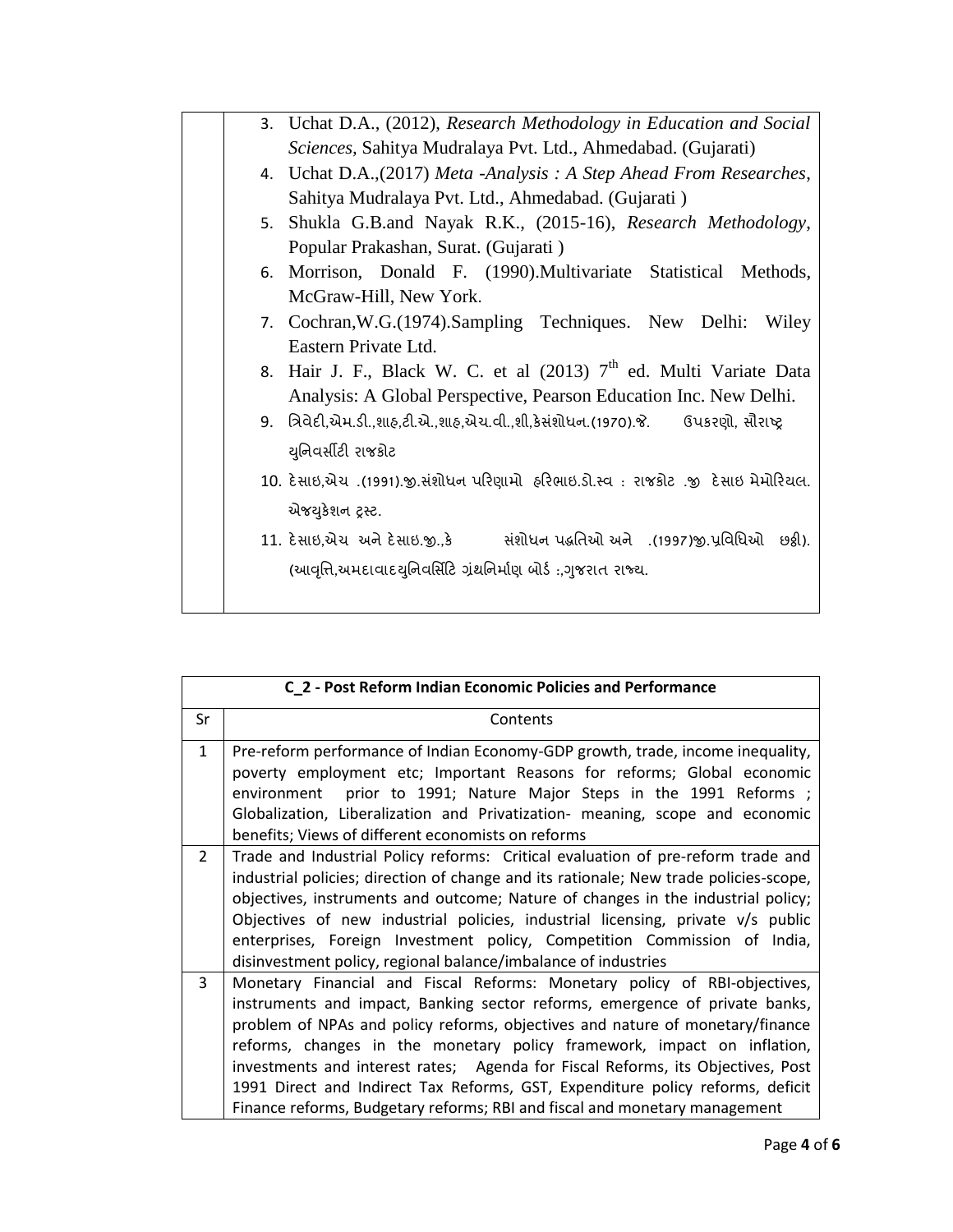| 4 | Impact of reforms on Indian Economy: Global perspective of Indian economic                                                                                                                                                                                                                                                                                                                     |
|---|------------------------------------------------------------------------------------------------------------------------------------------------------------------------------------------------------------------------------------------------------------------------------------------------------------------------------------------------------------------------------------------------|
|   | reforms, Impact of reforms on Agriculture, Industry, Trade; Economic reforms and                                                                                                                                                                                                                                                                                                               |
|   | its distributional impact-poverty, employment, GDP; Post reform performance of                                                                                                                                                                                                                                                                                                                 |
|   | economy; critical views of different economists on impact of reforms on economy;                                                                                                                                                                                                                                                                                                               |
|   | Post reform prospects of Indian economy.                                                                                                                                                                                                                                                                                                                                                       |
|   | <b>References:</b>                                                                                                                                                                                                                                                                                                                                                                             |
|   | Economic Reforms, Poverty and Inequality, S. Mahendra Dev, Indira Gandhi<br>Institute of Development Research, Mumbai, March 2016,<br>http://www.igidr.ac.in/pdf/publication/WP-2016-009.pdf                                                                                                                                                                                                   |
|   | 25 years of Economic Reforms – Where India stands, Compiled by Zulfiqar Sheth,<br>Doctoral<br>fellow,<br>Dept<br>Economics,<br>Aligarh<br>Muslim<br>of<br>University<br>(shethzulfi@yahoo.com)                                                                                                                                                                                                 |
|   | A Quarter Century of Economic Reforms of India (1991-2016), Gouher Ahmed,<br>Skyline University College, University City of Sharjah, UAE;<br>https://doi.org/10.4236/tel.2017.75074                                                                                                                                                                                                            |
|   | "Economic Reforms and Growth Prospects in India", Lawrence R. Klein and<br>Thangavel Palanivel This paper is prepared for the Festschrift volume to be<br>published in honour of Dr. C. Rangarajan, former Governor of the Reserve Bank of<br>India, August 2002                                                                                                                               |
|   | "Financial Sector Reforms and Monetary Policy: The Indian Experience", Rakesh<br>Mohan, (Deputy Governor of the Reserve Bank of India), the Conference on<br>Economic Policy in Asia at Stanford, organised by Stanford Center for International<br>Development and Stanford Institute for Economic Policy Research, on June 2,<br>2006. http://rakeshmohan.com/docs/RBIBulletinJuly2006-1.pdf |
|   | "What Has Happened since 1991? Assessment of India's Economic Reforms" R<br>Nagaraj, Economic and Political Weekly, Vol. 32, No. 44/45 (Nov. 8-14, 1997), pp.<br>2869-2879 http://www.igidr.ac.in/pdf/publication/WP-2016-009.pdf                                                                                                                                                              |
|   | India: Crisis, Reforms and Growth in the Nineties by Shankar Acharya, (Senior<br>Research Fellow 2002, Center for Research on Economic Development and Policy<br>Reform, StanfordUniversity) Working Paper No. 139, July 2002, Center for<br>International Development,<br>https://globalpoverty.stanford.edu/sites/default/files/publications/139wp.pdf                                       |
|   |                                                                                                                                                                                                                                                                                                                                                                                                |
|   | "Understanding The Post-1991 Indian Economic Policy Reforms" Suresh D.<br>Tendulkar, Centre for Development Economics, Delhi School of Economics,<br>University of Delhi, Delhi - 110007, India and T.A. Bhavani, Institute of Economic<br>Growth, Delhi University (North) Campus, Delhi - 110007, India, May, 2005                                                                           |
|   | "Monetary and Financial Sector Reforms in India: A Practitioner's Perspective" Dr.<br>Y. V. Reddy, Deputy Governor, Reserve Bank of India at The Indian Economy<br>Conference, Program on Comparative Economic Development(PCED) at Cornell                                                                                                                                                    |